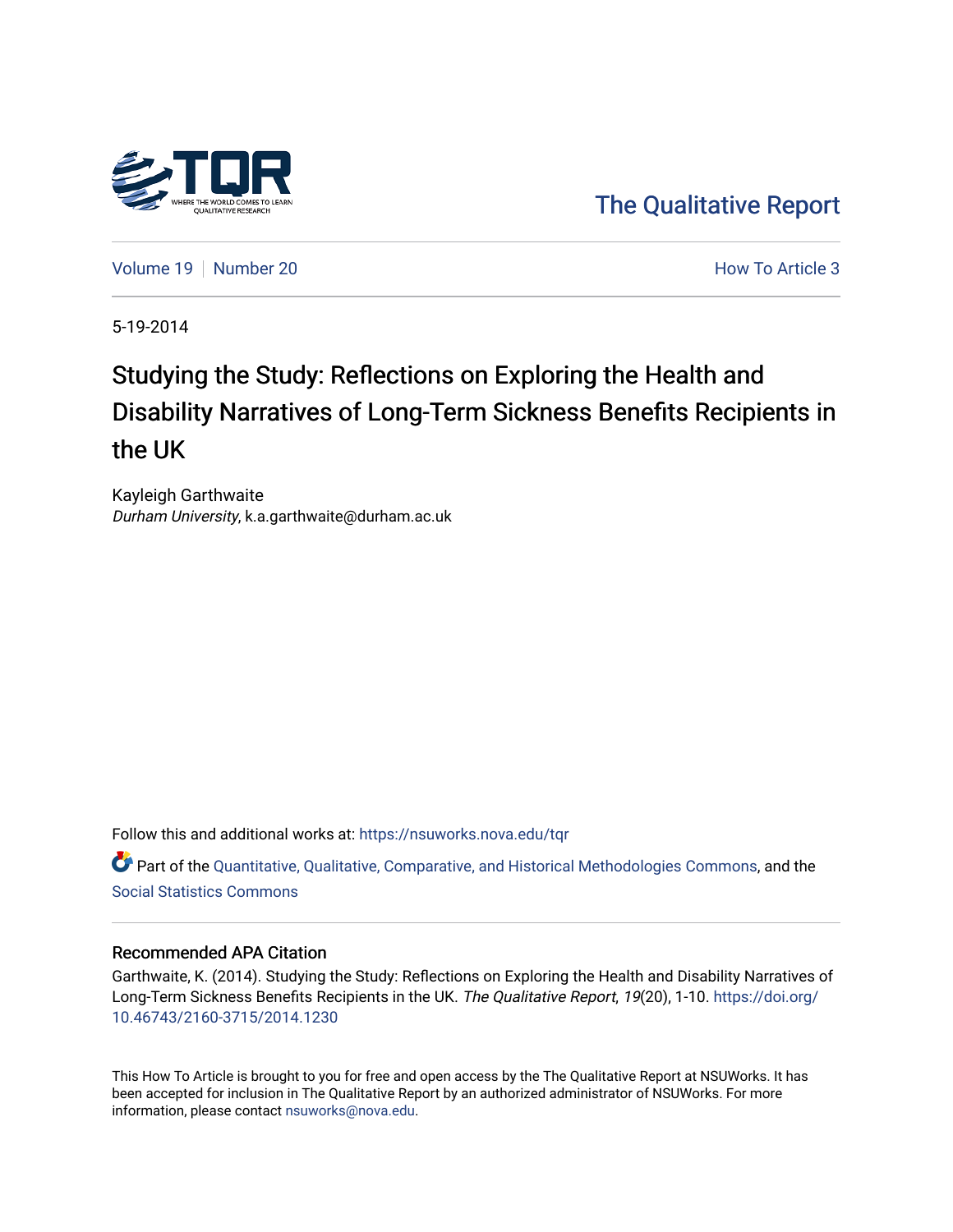# **Qualitative Research Graduate Certificate** Indulge in Culture Exclusively Online . 18 Credits

**LEARN MORE** 

### Studying the Study: Reflections on Exploring the Health and Disability Narratives of Long-Term Sickness Benefits Recipients in the UK

#### Abstract

Researching sensitive topics such as sickness and disability can encompass a wide range of demands that must be continually negotiated throughout the research process by both the researcher and research participants. Therefore, a studying the study approach is important when exploring the quality and ethical practice in qualitative research on sensitive issues with vulnerable populations. This becomes especially important within a UK context when considering the negative discourse surrounding the sickness benefits process in the UK. Drawing upon semi-structured interviews with 25 long-term sick and disabled benefits recipients in the UK, the study sought to uncover the health and illness narratives of long-term sickness benefits recipients. Within the presentation of methods that were used, a discussion of the methods used in conducting a "study of the study" are considered, providing an illustration of how to do this and what to do with the results of such a reflective piece. The challenges of doing such research are outlined, and the need for a reflective process surrounding the research process is emphasised. Finally, the approach of studying the study is an example of an illustration of how to adopt this approach when considering qualitative research with hard to reach groups.

#### Keywords

Reflexive, Sickness, Disability, Sickness Benefits, Identity, Performance, Qualitative, Grounded Theory, Hard to Reach

#### Creative Commons License



This work is licensed under a [Creative Commons Attribution-Noncommercial-Share Alike 4.0 License](https://creativecommons.org/licenses/by-nc-sa/4.0/).

#### Acknowledgements

I would like to thank all of those who took part in the research – I wish you all the very best for the future. Thanks also to the editor of The Qualitative Report for providing useful and constructive feedback.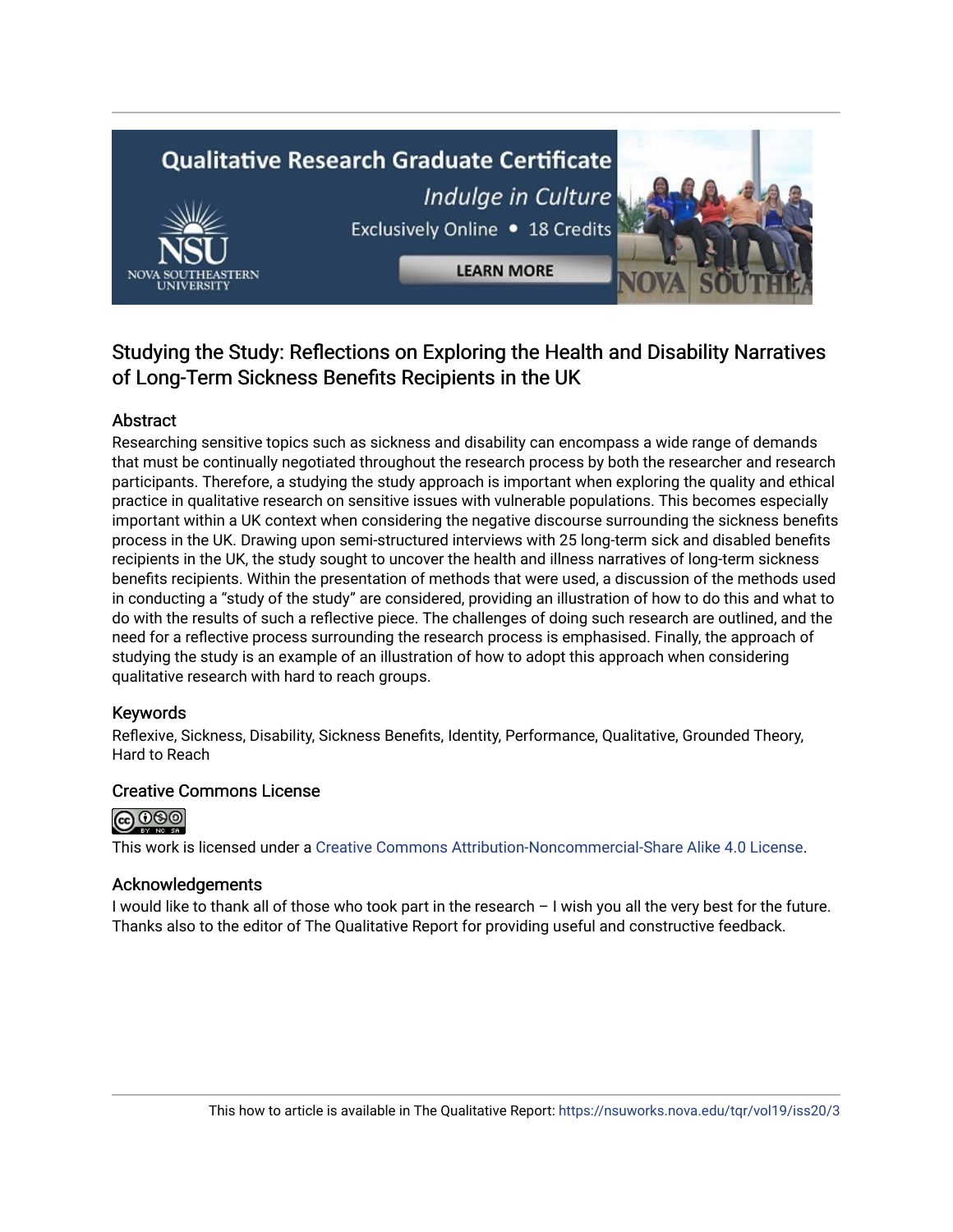

**.** 

*The Qualitative Report* 2014 Volume 19, How To Article 8, 1-10 http://www.nova.edu/ssss/QR/QR19/garthwaite8.pdf

## **Studying the Study: Reflections on Exploring the Health and Disability Narratives of Long-Term Sickness Benefits Recipients in the UK**

Kayleigh Garthwaite

Durham University, Stockton-On-Tees, United Kingdom

*Researching sensitive topics such as sickness and disability can encompass a wide range of demands that must be continually negotiated throughout the research process by both the researcher and research participants. Therefore, a studying the study approach is important when exploring the quality and ethical practice in qualitative research on sensitive issues with vulnerable populations. This becomes especially important within a UK context when considering the negative discourse surrounding the sickness benefits process in the UK. Drawing upon semi-structured interviews with 25 long-term sick and disabled benefits recipients in the UK, the study sought to uncover the health and illness narratives of long-term sickness benefits recipients. Within the presentation of methods that were used, a discussion of the methods used in conducting a "study of the study" are considered, providing an illustration of how to do this and what to do with the results of such a reflective piece. The challenges of doing such research are outlined, and the need for a reflective process surrounding the research process is emphasised. Finally, the approach of studying the study is an example of an illustration of how to adopt this approach when considering qualitative research with hard to reach groups. Keywords: Reflexive, Sickness, Disability, Sickness Benefits, Identity, Performance, Qualitative, Grounded Theory, Hard to Reach*

#### **Introduction**

Currently within the UK there is a whirlwind of discussion surrounding sickness benefits<sup>1</sup> recipients. One of the fundamental reasons oft-cited for the interests in sickness benefits recipients is the large numbers of people who receive them. In the UK in May 2011, a total of 2.6 million people were claiming sickness benefits, of which around 700,000 people were claiming Employment and Support Allowance (ESA), 1.7 million Incapacity Benefit (IB) and 200,000 SDA (Department for Work and Pensions (DWP), 2011). As a result, the Coalition government and indeed successive governments have been committed to reducing the number of people receiving sickness benefits through welfare reform which requires all IB recipients to undergo a Work Capability Assessment (WCA) to determine their eligibility to remain on the said benefit. Surrounding the assessment process is the harsh re-emergence of a discourse that negatively labels sick and disabled people as "scroungers," "work-shy," "feckless," and "lazy." Headlines in the mass media regularly lament claimants who are "undeserving" of any help and support (Briant et al., 2011). Ongoing welfare reform means that not only are sickness benefits recipients facing uncertainty over their futures, but they are also finding themselves to be of increased interest to the mass media and wider public. A

 $<sup>1</sup>$  I follow the Department for Work and Pensions (DWP) in using the term "sickness benefits" as an umbrella</sup> term to refer to the range of benefits that are paid to people because their health limits their ability to work. The term will encompass Incapacity Benefit (IB), Severe Disablement Allowance (SDA) and Employment and Support Allowance (ESA).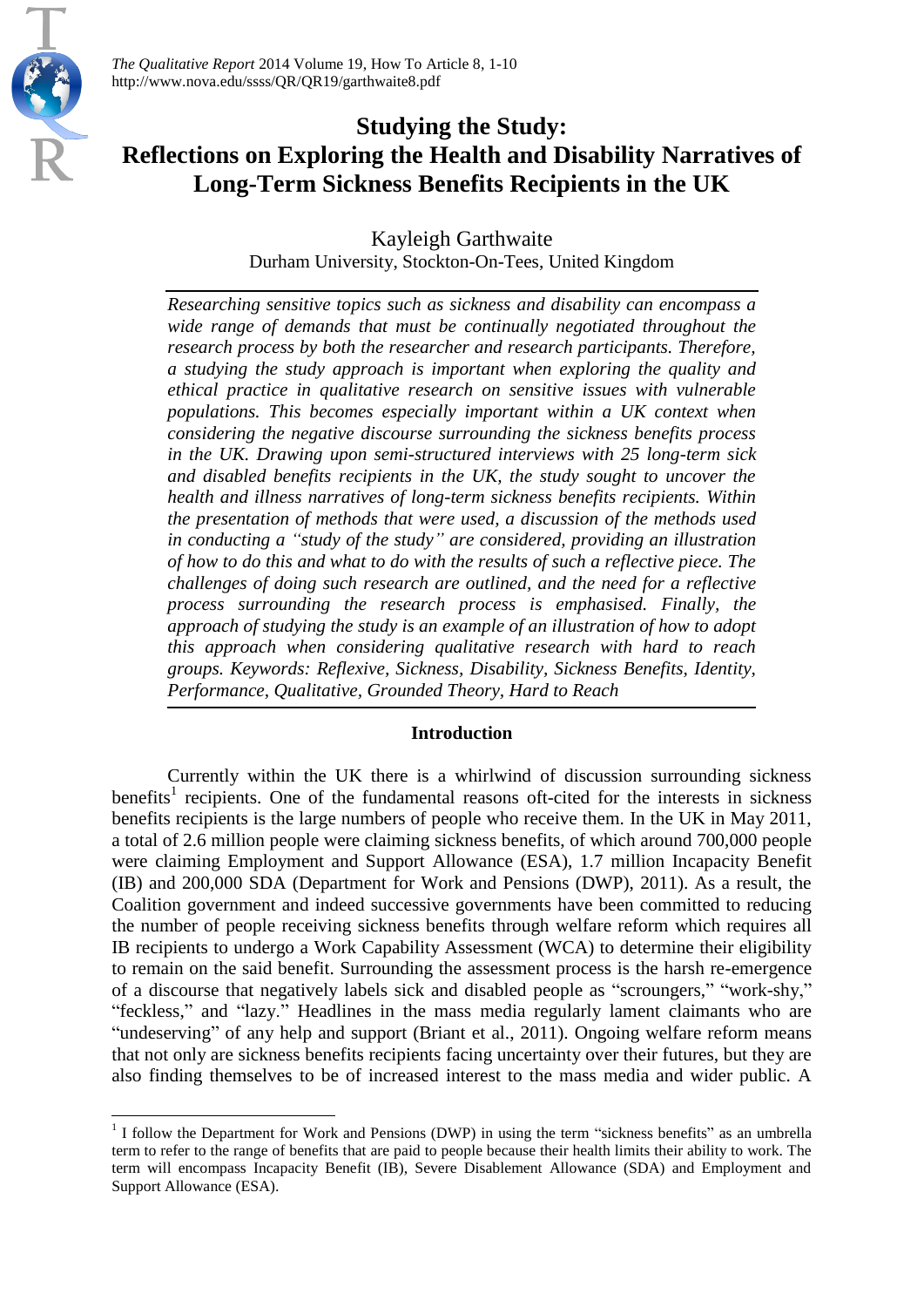wider narrative of suspicion and negativity is being attached to sick and disabled benefit recipients (Garthwaite, 2011), which in turn has caused fear and anxiety for sickness benefits recipients themselves (Garthwaite, 2013). Welfare reform is not just affecting sick and disabled people in the UK. In Australia sickness benefits for sick and disabled people have undergone similar trends to those that have been occurring in the UK, with increased conditionality, sanctioning and upheaval (Grover & Soldatic, 2012). Fundamentally, Grover and Soldatic (2012) note that for sick and disabled people a process of "reclassification" to restrict the access to sickness benefits has occurred in both the UK and Australia, with the intention that such benefits are only applicable to a newly-defined "truly" disabled group of people.

Therefore, a studying the study approach is important when exploring the quality and ethical practice in qualitative research on sensitive issues with vulnerable populations. This becomes especially important within a UK context when considering the negative discourse surrounding the sickness benefits process in the UK. This article seeks to locate the narratives of long-term sickness benefits recipients within a wider framework that considers issues of the performance of both parties in the research process, drawing upon the theoretical framing of Goffman. The impact of stigma within the narratives is also central to discussions of identity and performance when talking about research with long-term sick and disabled benefits recipients. The findings presented here are taken from doctoral research carried out between 2009 and 2012 at Durham University, UK. The research builds on previous work I have carried out surrounding poverty, low-pay, welfare benefits, and how language is negatively used when discussing welfare benefits and those who receive them.

#### **Methodology**

#### *Sampling and theoretical framework*

The foundations of this research project are rooted within the realm of grounded theory. Yet whilst grounded theory assumes a lack of prior knowledge before embarking upon a research endeavour, this was not the case for this research project. Grounded theory relies on theoretical sampling, which involves recruiting participants with differing experiences of the phenomenon so as to explore multiple dimensions of the social processes under study. The researcher continues to add individuals to the sample until theoretical saturation is reached; that is, when the complete range of constructs that make up the theory is fully represented by the data. Although it is impossible to predict what sample size will saturate a given theory, typical grounded theory studies report sample sizes ranging from 10 to 60 persons (Starks & Brown Trinidad, 2007, p. 1375). In qualitative research, sample selection has a profound effect on the ultimate quality of the research (Coyne, 1997, p. 623). In contrast to other qualitative research based upon grounded theory, in most instances I had already spent time getting to know participants when completing health questionnaires with them. Often, the questionnaires could take almost one hour to complete as once people began talking, often they would digress from the questions being asked and begin telling me their wider narratives. These encounters allowed me to make notes of who could be a useful person to interview for a qualitative interview. Not only that, I had begun to form a relationship with potential participants; they already felt like they could begin to trust me enough to reveal personal information, and seemed to enjoy having someone to talk to. This is particularly important given that sickness benefits recipients are often referred to as a "hard to reach" group. Conducting questionnaires with people meant that they had already told me a lot of personal characteristics and information. For example, I knew their marital status;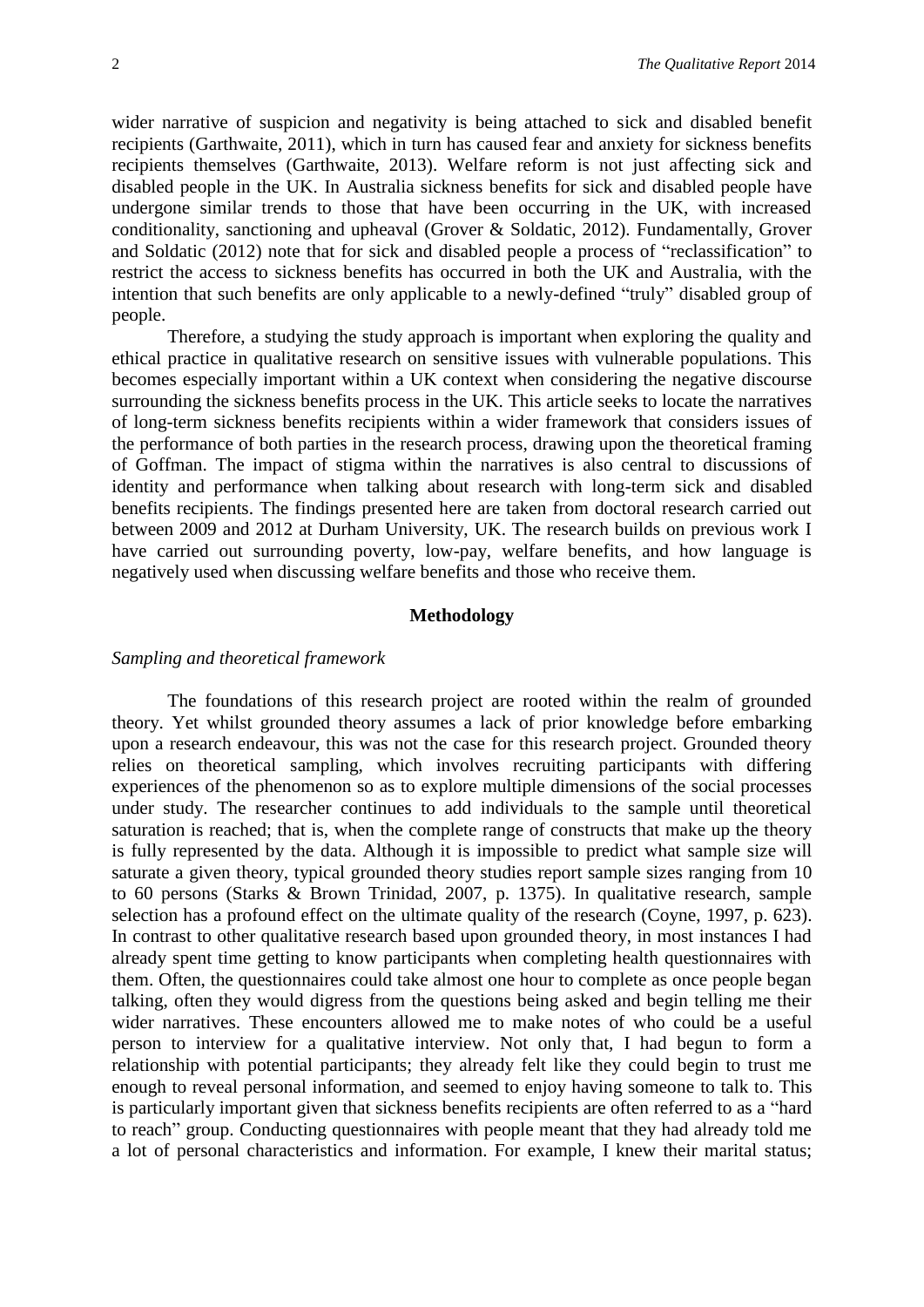who they lived with, if anybody; previous work history; when they began claiming benefits; their health problems; and their perspectives about returning to work.

#### *Data Collection*

An approach based on grounded theory methodology formed the methodological basis of the study. In grounded theory, the focus of analytical procedures is to locate relationships between concepts and themes across interviews through a process of constant comparative analysis (Charmaz, 2006; Glaser & Strauss, 1967). 25 chronically ill and disabled people narrated their biographies between March 2011 and August 2011 in County Durham and South Tyneside. Three people refused to take part in the study. All participants were initially recruited via Jobcentre Plus (JCP) "Choices" outreach events held between September 2009 and June 2010. Jobcentre Plus is a key welfare to work provider for working age people in the UK. The majority of interviews took place in participants" own homes. This decision was reached for two reasons: firstly, given the nature of the research often participants are experiencing debilitating health problems which limit their mobility. Interviewing people in their homes ensured that they did not have to worry about meeting me elsewhere. Secondly, I believe that carrying out interviews in someone's own home enhances the research experience for both the researcher and the researched – for the researcher, they are able to see someone in their own home and make sense of their narrative within the context it is situated. For people who are taking part in the research, they are likely to feel more comfortable in their own home and therefore might feel more relaxed. Less often, participants were keen to come to the university, perhaps out of curiosity regarding academic and university life, as Clark (2010) explains. Obviously, research in someone's home setting is accompanied by safety issues. Safety procedures were put in place and I always had to "check in" with a member of staff at the University before and after an interview. Interviews typically lasted between 45 minutes to over two hours and were transcribed verbatim and fully anonymised before thematic analysis was undertaken.

To elicit the narratives presented here, a semi-structured topic guide was used which included questions around:

- 1) experience of receiving sickness benefits;
- 2) health and employment histories;
- 3) feelings of stigma and identity; and
- 4) perspectives on welfare reform.

Participants were chosen in order to reflect a wide range of different situations and backgrounds; I was keen to include variation by way of age, gender, employment history, length of time spent on benefits, educational background, household status, and differing health conditions, including how and why people had made the transition to receiving benefits. The age range of the sample varied greatly – the youngest participant was 32, and the oldest was 65, and had recently retired. Of the 25 people I spoke to, 15 were female and ten were male. In terms of marital status, most participants (19) were either married or had been married and were now divorced.

Interviews typically lasted between 45 minutes to 120 minutes and were transcribed verbatim and fully anonymised before coding and thematic analysis was undertaken. However implicitly, the researcher's definitions of reality clearly shape what categories he or she constructs. As such, coding and analysis was carried out alongside the fieldwork, in order to fulfil the following key aims: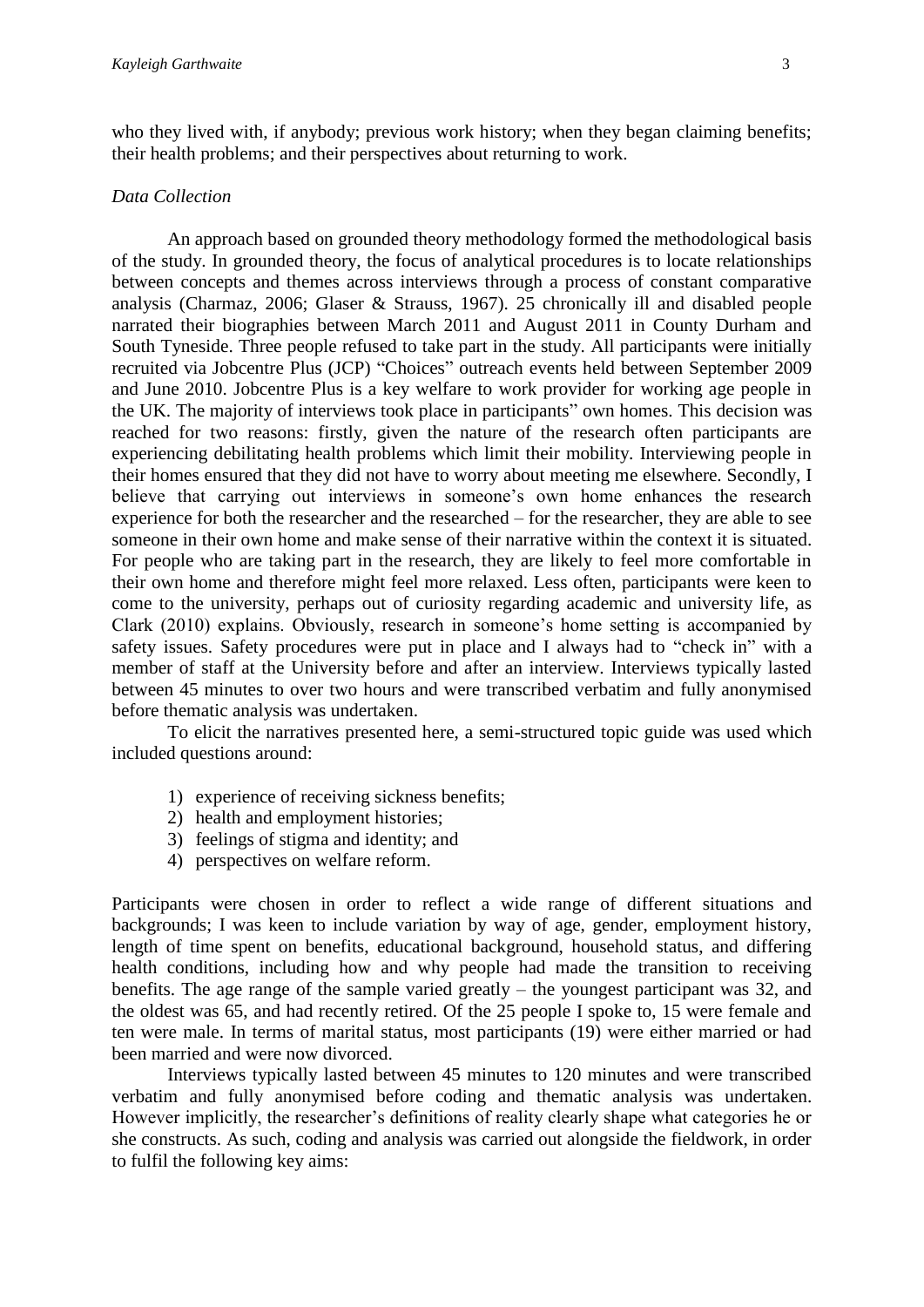- (i) to identify any emergent new areas of interest/ideas to ask participants about;
- (ii) to identify if certain types of participant are being overlooked, for example, if there is a paucity of older long-term IB recipients, then I can address this by actively seeking this type of participant;
- (iii) to identify when a saturation point is likely to have been achieved.

Data analysis involved open coding, axial coding, and then narrative analysis. Ideally, each interview or observation was coded before the next was conducted so that new information can be incorporated into subsequent encounters. Themes identified through the coding of initial interviews may also be explored in follow-up interviews. As I was not following a pure grounded theory approach, sometimes I did not adhere to these strict guidelines; however, I did always attempt to transcribe and code each interview before the next one was undertaken. This approach was ideal for pointing out areas that had thus far been under researched in the study, and also areas that do not need much further exploration.

First, a thorough reading of each transcribed interview was undertaken alongside NVivo 8 software to select and code quotations that referred to identity, stigma and lived experience. I developed the coding framework as I went through the transcripts, rather than trying to impose a pre-developed framework on the data (i.e. the approach was "bottom-up" rather than "top-down"). One drawback of this approach was that I continually had to return to earlier transcripts and consider whether new codes could be applied to previously coded sections. After coding the 25 narratives, NVivo 8 was used to connect the codes and quotations of each respondent to their story. I employed NVivo in a fairly basic manner, approaching the coding framework as a tool to aid the writing-up process rather than exploring the more complex analytical possibilities the programme offers. However, this combined analytical approach was considered useful for revealing the complex relationship between stigma, disability, identity development, and the ways in which participants story their experiences of living on long-term sickness benefits. The coded interview transcripts were explored and presented in a case-by-case format as opposed to issue-by-issue. Each of the condensed stories was then read and coded for themes related to the following three categories: constructing new dimensions of self; validating illness; and pursuing aspirations.

Alongside the process of data collection, a research journal where notes, thoughts, feelings and ideas could be documented allowed me to be reflexive throughout the research process. Memo writing is the pivotal intermediate step between coding data and writing the first draft of the analysis for Charmaz (1999, p. 376). Memo writing helps researchers to define and delineate theoretical categories and to focus further data collection. This analytic step is crucial because it keeps researchers in control of their studies. The following list describes the advantages of memo writing. Memo writing helps researchers to: stop and think about data; spark ideas to check out in the field setting; treat qualitative codes as categories to analyse; clarify categories - define them, state their properties, and delineate their conditions, consequences, connections with other categories; develop fresh ideas, create concepts, and find novel relationships; and discover gaps in data collection (Charmaz, 1999). All of these mentioned by Charmaz influenced the decision to begin a research journal where memos are noted and reflected upon. Journal keeping has allowed me a space to record my initial reactions and decisions and to be able to look back and analyse the factors behind those decision making processes, and to see how my thought processes changed throughout the course of the research. This approach was supported through numerous pieces of literature which argue that personal journals or diaries can be a valuable and relatively simple way for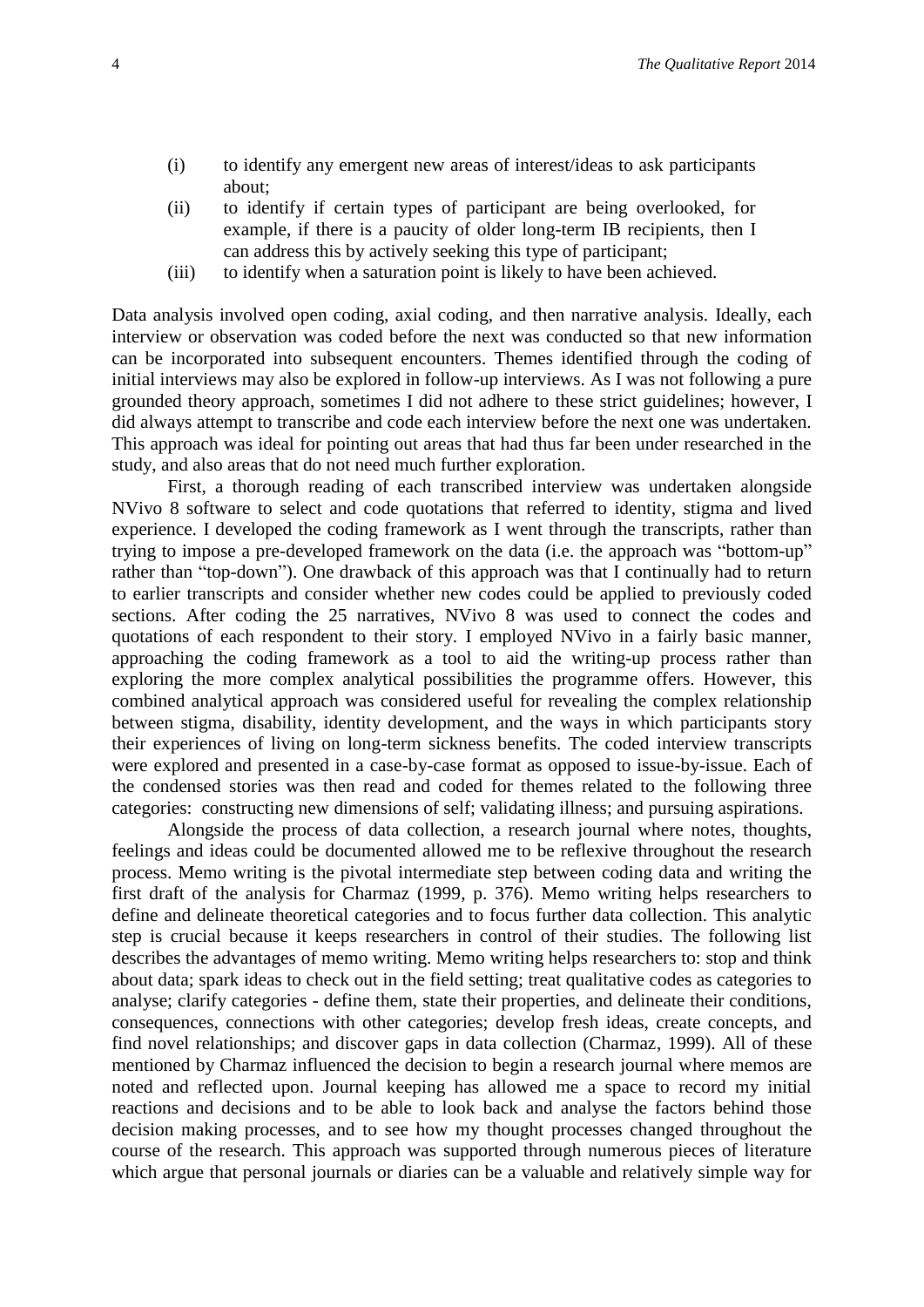researchers to work through and acknowledge their emotions, and the roles that they play within the research context (Darra, 2008; Glaze, 2002; Goodrum & Keys, 2007; Hewitt-Taylor, 2002; Hubbard et al., 2001; Smith 1999), and also as a way to manage distress, sadness and release emotions (Goodrum & Keys, 2007). Journals can therefore be viewed as an effective tool for reflexivity, as they can lead the researcher to a state of openness where prior assumptions, beliefs and attitudes are recognised and understood (Dowling, 2006). In particular, the journal allowed me to discover gaps in the data and developing and clarifying connections - enabling me to "*hear subjects" voices more clearly and understand their tales more completely"* (Charmaz, 1999, p. 379).

#### **Reflections on studying the study**

The following section outlines the challenges of doing research with hard-to-reach populations such as long-term sickness benefits recipients, whilst emphasising the need for a reflective process surrounding the research process

#### *Being the researcher*

As those familiar with qualitative research methods will attest, internalising sensitive and distressing information can present a real risk for the emotional wellbeing of researchers. Often, I would finish an interview and experience a myriad of emotions – usually distressed, upset, privileged, guilty, angry, and lucky, amongst many others. Participants would tell me about their daily life, their health and illness experiences, and significant traumatic events that they feel have shaped them as people. I did often feel like participants saw me as something of a counsellor, although I am not trained for that role and nor would I wish to be. I did not offer advice other than to suggest they talk to a doctor, a trained counsellor or someone close to them if they wanted to discuss anything further. Indeed, some interviewees expressed concern for my emotions and often apologised for "burdening" me with their stories of battling chronic health conditions and disabilities. For example, Lisa, 54, suffers chronic back problems alongside mental health issues, comments: "*I have really poured everything out to you haven't I, I'm sorry...I just don't want you to think I'm burdening you with all of this."* Mitchell and Irvine (2008) observe that they employed a range of strategies to enable participants to express, address, or manage their emotion. For example, allowing participants to set the pace and depth of an interview, or moving on from evidently distressing topics ensured there was a sense of personal control. I, too, adopted certain strategies to account for this, such as offering to switch the tape recorder off, suggesting we move on to another topic, and giving participants time to think about what they wanted to say next.

How participants viewed me as a researcher will unquestionably affect the response they gave me during the interview. I felt that my identity was characterised by me being a female 25 year old white PhD student from the North East of England. I had the same regional accent as they did, I possessed local knowledge of places they mentioned, and fully understood any local dialect that was used. Yet despite this common ground, I remained different to them in two fundamental ways – firstly, I was perceivably fit and healthy, and secondly, I was without any experience of benefits receipt, unlike them. Commentators have often questioned the ethics of a non-disabled researcher doing research with disabled people (Barnes & Mercer, 1997; Priestley, 1997; Stone & Priestley, 2006). For Stone and Priestley (1996, p. 700), when thinking about non-disabled researchers, they argue that the inherent power relationship between researcher and researched is accentuated by the unequal power relationship which exists between disabled people and non-disabled people in the wider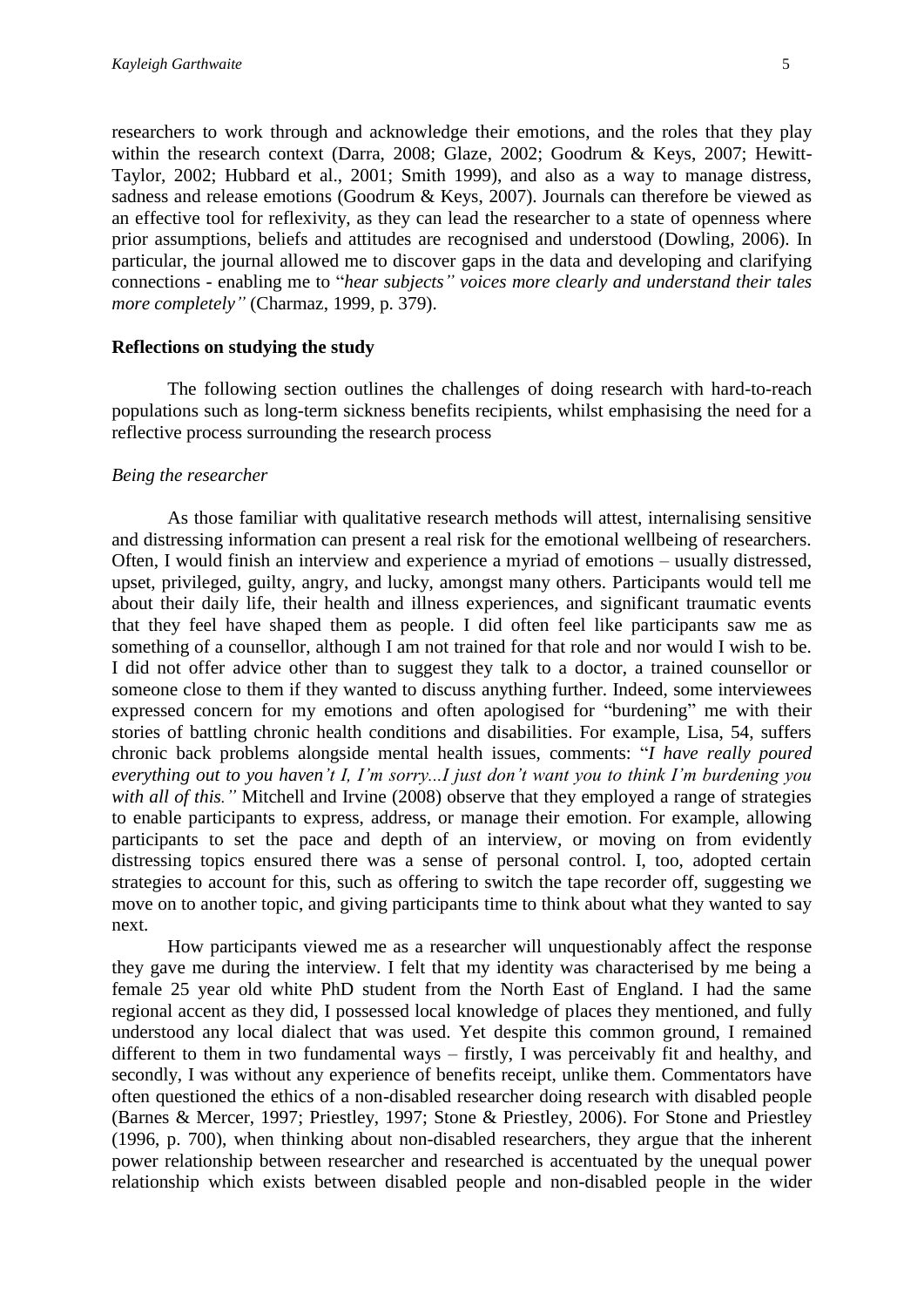world. Yet they also recognise that the researcher is required to bow in several directions: to research councils and to academic peers, to disabled people and their organisations. In this sense, the researcher both acts and is acted upon within these power relationships.

However, difference between researcher and participant is not necessarily negative and Vincent and Warren (2001) warn that too much researcher and participant symmetry could lead to assumptions on either side and misunderstandings can arise from either party on the basis of such shared assumptions. The points highlighted above, for example, participants' apparent surprise at the extent of their disclosures in an interview, and negotiating the boundaries of an appropriate researcher role versus that of a counsellor in terms of the responses and support that can be provided, cover already well-trodden ground by qualitative researchers. Therefore, this paper focuses more specifically on the experience of researching health, illness and welfare receipt, including reflections on how this shaped my interpretation of the accounts.

#### *Performance and the research encounter*

In his seminal work on performance and presentation of the self, Goffman (1959) remarks that "the individual will have to act so that he intentionally or unintentionally expresses himself [sic], and the others will in turn have to be impressed in some way by him" (1959, p. 2). Here, Jacqui wants to illustrate that she is different to other people receiving sickness benefits in that she is setting up her own business, thus distancing herself from a "spoiled identity" (Goffman, 1963, p. 3). Goffman (1981) observes that the performance of the interview encounter is fraught with risk for both the interviewee's and the interviewer's identity. In entering people's homes and carrying out interviews, the researcher is bound to act and behave in a certain manner, as they are, after all, a guest in the person's home (see Garthwaite, 2009). For Yee and Andrews (2006, p. 407) there is a paradox between the role of the researcher as a "good guest" and a professional researcher. They give the example of being offered refreshments and question whether "accepting an offer of tea or coffee can demonstrate that the researcher feels relaxed with the family and can be part of establishing a relaxed atmosphere. Participants clearly viewed me as a guest and wanted to ensure their homes were ready to be presented to me, as Joan indicates: '*I thought 'God I cannot let her come in here with the house like this' so I got it Hoovered*." Others, such as Sue, 50, were also keen to present themselves as good hosts. When I arrived at Sue's home, she had baked a range of homemade cakes for my arrival – despite telling me in the interview of her difficulties preparing dinner for her husband every evening. These examples further hint at the dramaturgical notion of performance as suggested by Goffman (1959, p. 123) of front and back regions:

*One of the most interesting times to observe impression management is the moment when a performer leaves the back region and enters the place where the audience is to be found...one can detect a wonderful putting on and taking off of character.* 

On occasions, participants attempted to seek similarities between themselves and my experiences, perhaps in an attempt to break down the "us" and "them" discourse created about sick and disabled people in populist discourse which characterises sick and disabled people as "shirkers" and "scroungers" (Garthwaite, 2011). The following quotation from Jacqui, 50, illustrates this: "*I'm setting up a business making costumes, you're doing a PhD you're wanting to do something with your life and that's what I want to do.*" This encounter might point to what Goffman (1981, p. 5) terms a "face-saving" mechanism.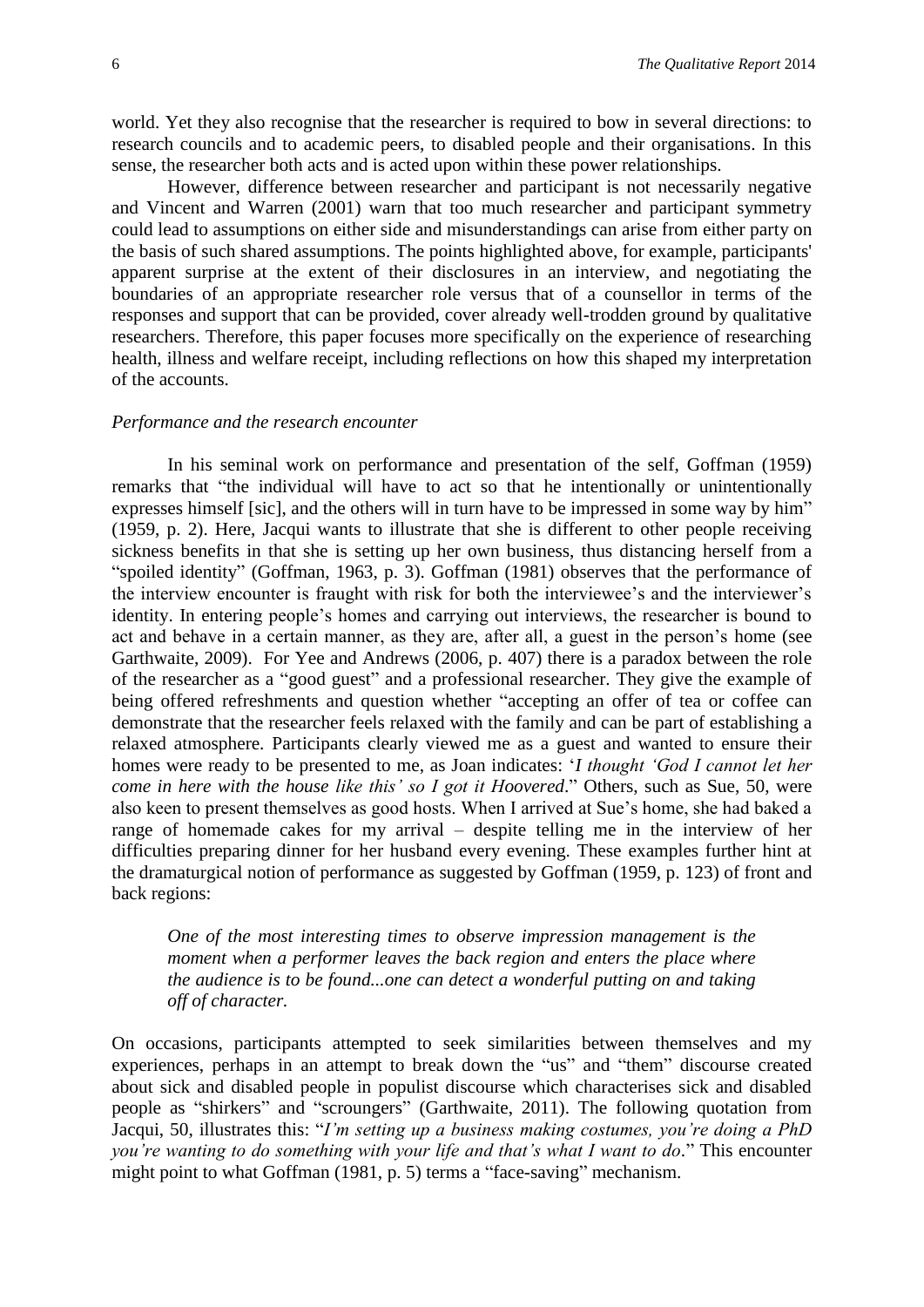Whilst narratives can be shown through quotations from the transcript, the experience of interviewing people face-to-face and witnessing how their voice, expressions, and emotions change as they relay their story cannot really be replicated through transcribed text. Kirsty's interview was a pivotal moment for me in thinking about reflexivity in the research process. Kirsty, 32, was a prison officer for ten years until a chance accident at work – a heavy door fell on her neck in her workplace of a young offender's institution - that meant her future prospects of working were, according to her, "very restricted." I couldn't help but think that Kirsty was only seven years older than me, yet in one split second her life had completely changed. Kirsty said of the accident:

(Laughs) *Of all the things that can happen in a prison, a door fell off and hit me on the head. I pushed it open and the top hinge failed. It swivelled on the bottom hinge and fell onto me and I took the full weight on my head and it snapped my neck back and that's what caused the damage to my spine. It's a bit ironic of all the brave things that could happen to me in a prison – a door fell on my head.*

Although the transcript tells the tale, researcher encounters are embodied and situated events, and significant details are lost if we take away and preserve only the words people actually said (Warr, 2004, p. 579). For example, when Kirsty spoke of previously being given shopping vouchers to commend her excellent performance at work, the cruel irony of me offering her shopping vouchers as a gift for participating in the research because I wanted to hear about her experiences of health and illness was a sharp and unavoidable contrast. At that moment, I felt uncomfortable, frustrated for her, I felt like an intruder and I also felt frightened that something like that could happen to anyone - it could happen to me. As Warr (2004, p. 581) remarks, "*being present in the telling of these uncomfortable stories can heighten the capacity of the researcher to portray people's experiences with empathy and a deeper level of understanding."*

Certainly, these feelings of concern can *"be experienced at a more intense level if the research topic is highly sensitive*" (Johnson & Macleod Clarke, 2003, p. 425) as can be the case when a researcher delves into narratives concerning health and illness whose ultimate subject matter might be hidden from view. Yet the disability studies community suggests that any portrayal of "pity" should be avoided (Barnes, 2001). As the extract above suggests, evoking feelings of pity and sympathy might be unavoidable when looking at the narratives of long-term sickness benefits recipients. The narratives tell stories of chronic pain, disruption, loss of self and a struggle to reconcile an identity that was once shaped by something other than illness. Whilst Barnes (2001) and other disability rights scholars see such views as having the potential to make the lives of disabled people tragic, portraying the realities of living on sickness benefits for the people who receive it crucial in order to avoid people receiving such benefits from being branded as simply another group of the unemployed. A moral obligation then exists for the researcher to ensure that there is sound justification for the investigation and research method, which extends beyond intrusive curiosity and achieves more than the "*telling of sad stories"* (Thorne & Darbyshire, 2005). This point can be extended by reflecting on how the feelings researchers themselves experience and convey or "perform." It is useful to frame this discussion in terms of the responsibilities a researcher chooses to prioritise, and how these might shift over different stages of a study. For example, not to convey sympathy during an interview might seem callous, but as has been noted here, researchers may have an ethical obligation to go beyond simply evoking sympathy when representing participants' lives in their written outputs.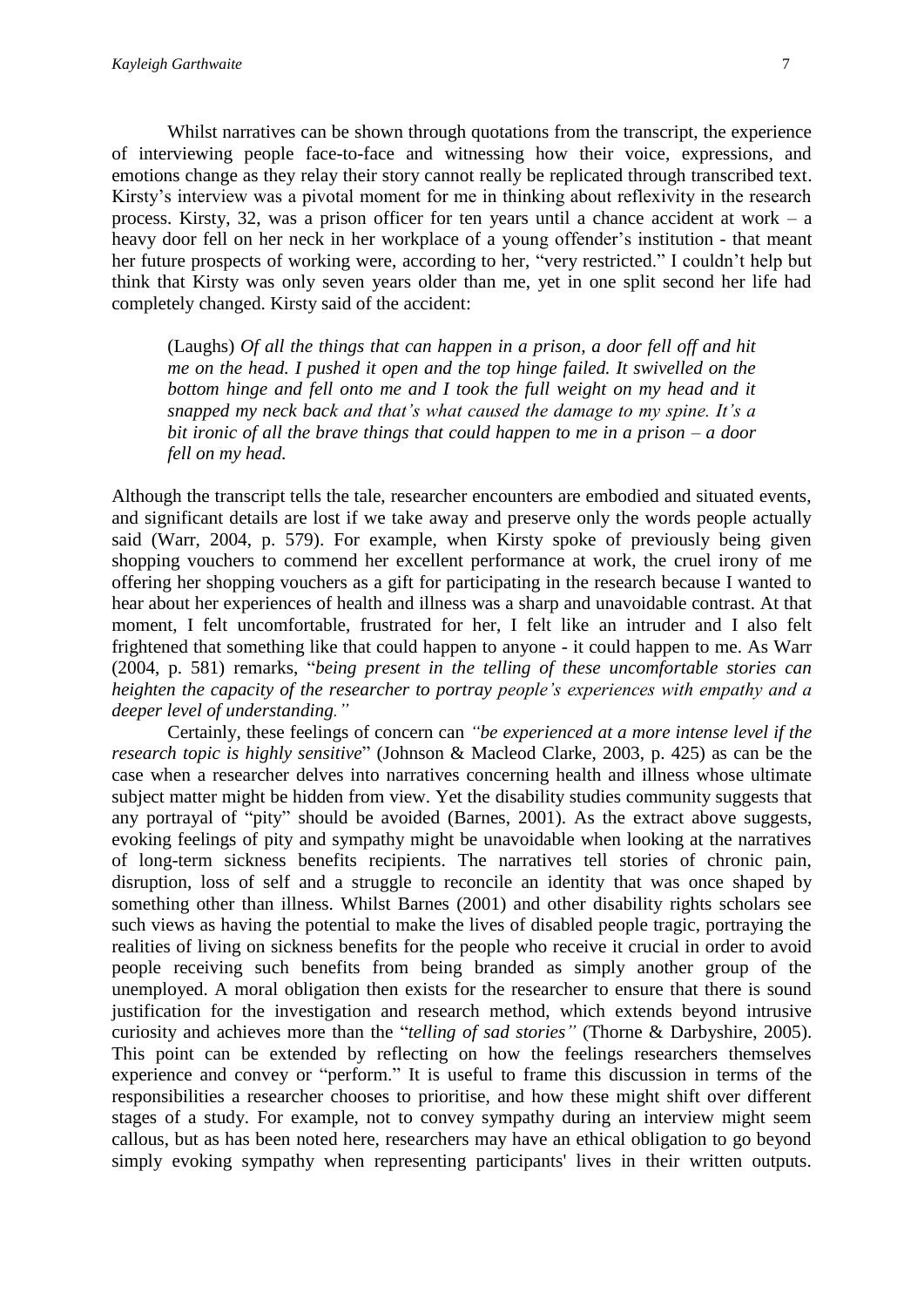Again, this links in to notions of performance during the interview process both from participants but also myself.

For some participants, the research encounter was described as having made them feel useful, worth something and as a therapeutic encounter. Whilst this finding may not be wholly unexpected, it is perhaps more surprising when thinking about the stigma, suspicion and anxiety attached to receiving long-term sickness benefits in the UK. For many, being out of the labour market due to health reasons resulted in a loss of self and identity, and a loss of purpose. Taking part in the research was viewed not only as helping me as a researcher, but also as giving people something to do and helping them and was described as therapeutic – something also reflected on by Birch and Miller (2000). It could also suggest a desire within long-term IB recipients to attest that they were "genuine" and were legitimately receiving sickness benefits. Other participants felt that they had never been given the opportunity to talk honestly and openly about what it was like to experience chronic health conditions and disability and how it affected them. Here, Ray, age 53, who suffers health problems due to his alcoholism, explains why he decided to take part: "*Doing stuff like this, I think if it wasn't for stuff like this I'd be stuck in the house a lot more. It's given us a bit purpose to get out and I'm grateful for that.*" Several participants also expressed appreciation that someone was giving recognition to their situation and to their lives. Research by Johnson (2009, p. 35) found that many participants had spent so long trying to fit into what Heidegger refers to as "the they world" and present themselves as "normal," that they never had the chance to authentically "be" and reveal their true experiences. However, it should not be naively assumed that the research process is one sided. As Miczo (2003) observes, it cannot be ignored that the first answer of the interview encounter is going to depend on the motives that led that person to be in the role of interviewee in the first place – perhaps in the case of this research, participants were keen to convey that they were, in fact, a "genuine" case.

#### **Summary and Conclusions**

Health and disability narratives are inherently complex and multifaceted, evoking both the researcher and participants to occupy certain roles. This paper has provided an example of how "studying the study" is important when thinking reflexively about the research process. By utilising the conceptual framing of Goffman's work on performance, this article has demonstrated how the researcher-researched relationship is embodied by identity and the presentation of self for both parties involved. Being the researcher involves many different aspects, including the management of identity and emotion. Overall, the paper has demonstrated the importance of accepting that the researcher's role is certainly not one that can be pushed to one side at the end of the day – participants and their narratives remain long after the digital recorder has been switched off.

#### **References**

- Barnes, C. (2001). "Emancipatory" disability research: Project or process? Public Lecture at City Chambers, Glasgow. Retrieved from http://www.leeds.ac.uk/disabilitystudies/archiveuk/Barnes/glasgow%20lecture.pdf
- Barnes, C., & Mercer, G. (1997). *Doing disability research*. Leeds, UK: Disability Press.
- Birch, M., & Miller, T. (2000). Inviting intimacy: The interview as therapeutic opportunity. *International Journal of Social Research Methodology*, 3, 189-202.
- Briant, E., Watson, N., & Philo, G. (2011). *Bad news for disabled people: How the newspapers are reporting disability.* Project Report. Strathclyde Centre for Disability Research and Glasgow Media Unit, University of Glasgow.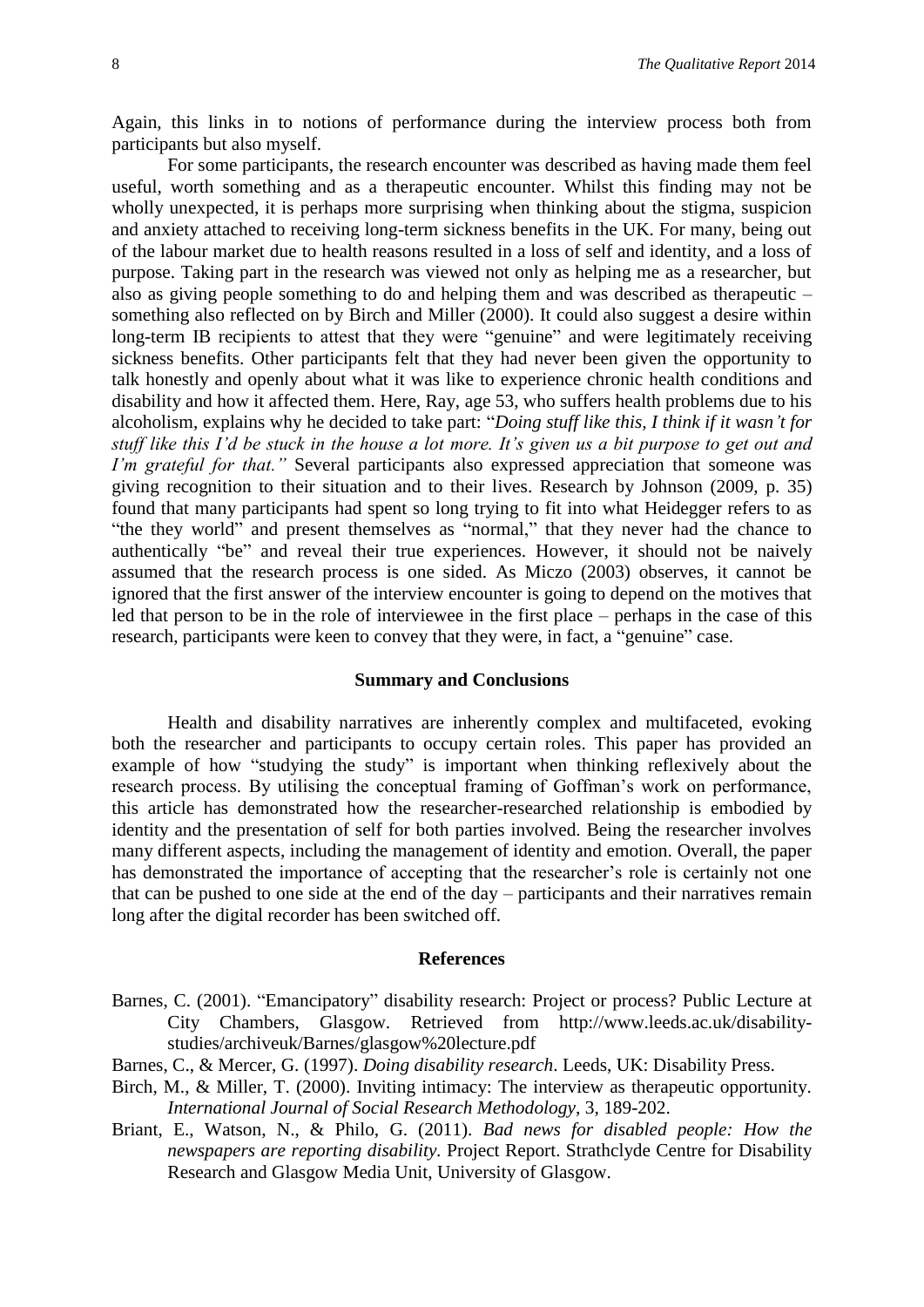- Charmaz, K. (1999). From the "sick role" to stories of the self: Understanding the self in illness. In R. D. Ashmore & R. A. Contrada (Eds.), *Self and identity, Vol. 2: Interdisciplinary explorations in physical health* (pp. 209-239). New York, NY: Oxford University Press.
- Charmaz, K. (2006). *Constructing grounded theory: A practical guide through qualitative analysis.* London, UK: Sage Publications.
- Darra, S. (2008). Emotion work and the ethics of novice insider research. *Journal of Research in Nursing*, *13*(3), 251-261.
- Dowling, M. (2006). Approaches to reflexivity in qualitative research. *Nurse Researcher*, *13*(3), 7-21.
- Garthwaite, K. (2009). What a performance! Exploring the reflexive roles of the researcher and the researched within health and illness narratives. *ENQUIRE, 4,* 110-133.
- Garthwaite, K. (2011). The language of shirkers and scroungers? Talking about illness, disability and coalition welfare reform. *Disability and Society, 26*(3), 369-372.
- Garthwaite, K. (2013). Fear of the brown envelope: Exploring welfare reform with long-term sickness benefits recipients. *Social Policy & Administration*. Advance online publication. doi/10.1111/spol.12049
- Glaser, B. G., & Strauss, A. L. (1967). *The discovery of grounded theory: Strategies for qualitative research*. Chicago, IL: Aldine.
- Glaze, J. (2002). PhD study and the use of a reflective diary: A dialogue with self. *Reflective Practice, 3*(2), 153-165.
- Goffman, E. (1959). *The presentation of self in everyday life*. Harmondsworth: Penguin.
- Goffman, E. (1963). *Stigma: Notes on the management of spoiled identity.* Harmondsworth: Penguin.
- Goffman, E. (1981). *Forms of talk.* Oxford: Basil Blackwell.
- Goodrum, S., & Keys, J. (2007). Reflections on two studies of emotionally sensitive topics: Bereavement from murder and abortion. *International Journal of Social Research Methodology, 10*(4), 249-258.
- Grover, C., & Soldatic, K. (2012). Neoliberal disability restructuring in Australia and the UK. Presented at Disability – Spaces and Places of Exclusion, April 16–17, Lancaster University, UK.
- Heidegger, M. (1969). *Identity and difference*. New York, NY: Harper and Row.
- Hewitt-Taylor, J. (2002). Inside knowledge: Issues in insider research. *Nursing Standard, 16*(46), 33-35.
- Hubbard, G., Backett-Milburn, K., & Kemmer, D. (2001). Working with emotion: Issues for the researcher in fieldwork and teamwork. *International Journal of Social Research Methodology, 4*(2), 119-137.
- Johnson, B., & Macleod-Clarke, J. (2003). Collecting sensitive data: The impact on researchers. *Qualitative Heath Research*, *13,* 421- 434.
- Johnson, N. (2009). The role of self and emotion within qualitative sensitive research: A reflective account. *ENQUIRE, 4*, 23-50.
- Miczo, N. (2003). Beyond the "fetishism of words": Considerations on the use of the interview to gather chronic illness narratives. *Qualitative Health Research, 13,* 469- 490.
- Mitchell, W., & Irvine, A. (2008). 'I'm okay, you're okay?': Reflections on the well-being and ethical requirements of researchers and research participants in conducting qualitative fieldwork interviews'. *International Journal of Qualitative Methods*, *7*(4), 31-44.
- Priestley, M. (1997). Disability, values and quality: A case study in Derbyshire. PhD thesis. University of Leeds: UK.